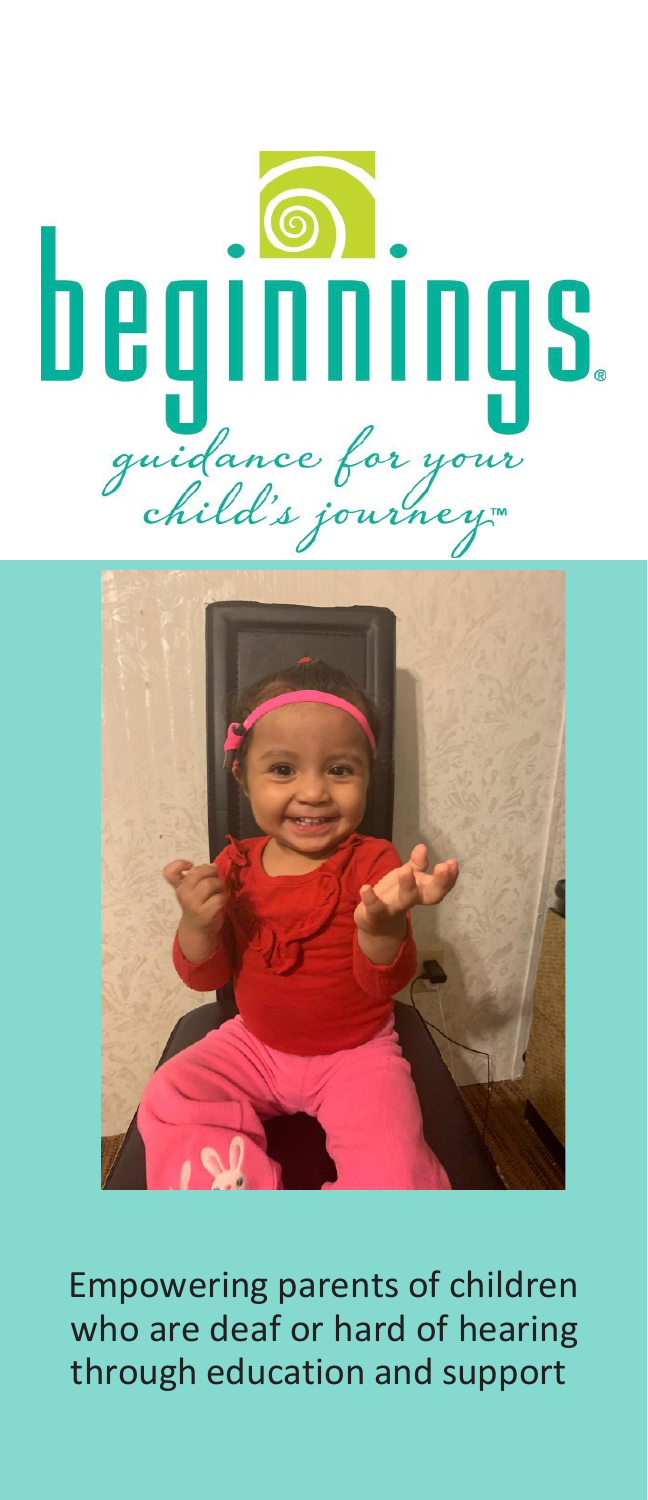

BEGINNINGS provides free services to North Carolina residents who are:

- —parents or caregivers of a child 21 or younger who is deaf or hard of hearing
- parents who are deaf or hard of hearing
- professionals who serve these families

BEGINNINGS helps parents understand:

- hearing test results
- communication strategies
- amplification options
- language and speech development
- —how to implement strategies for school success
- education law
- —programs and resources available to their family

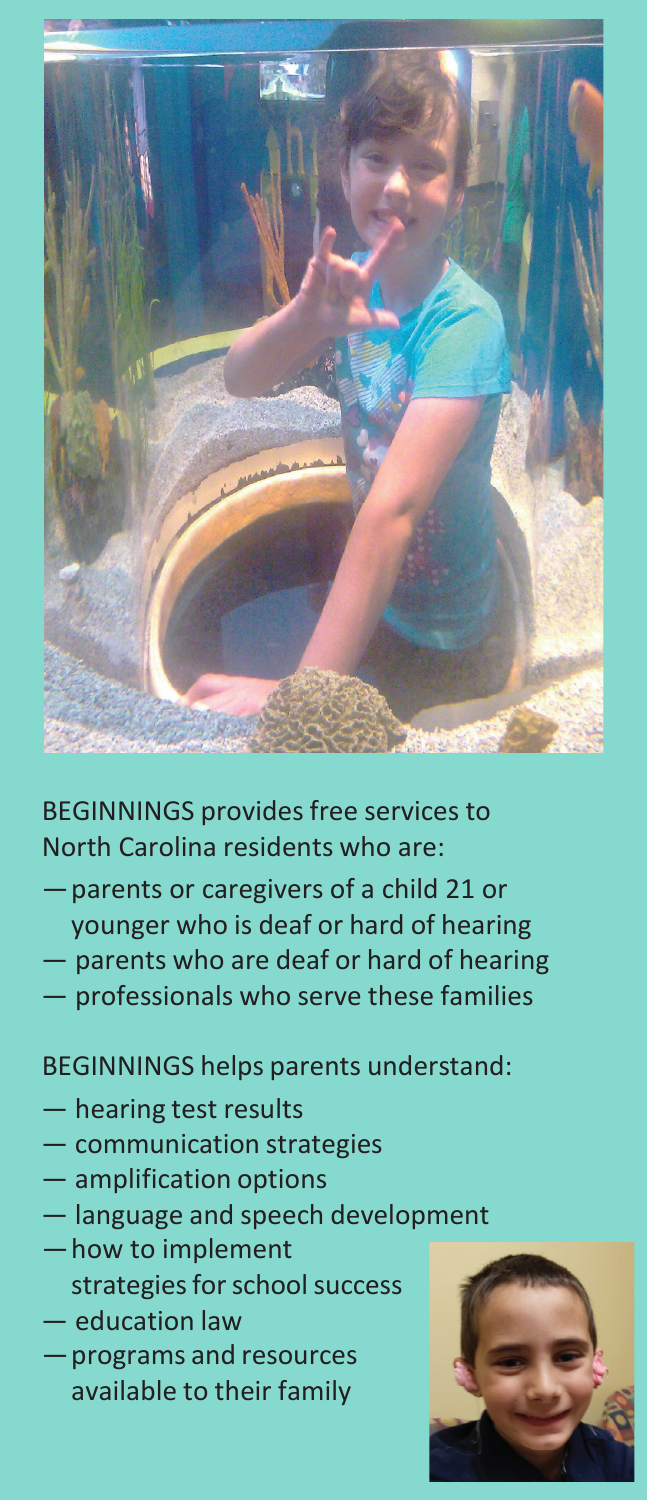

Did you know that …

- Hearing loss is one of the most common birth defects.
- Nearly three of every 1,000 children are born with a permanent hearing loss.
- Another two or three in 1,000 will develop hearing losslater.

By identifying a hearing loss early in your child's life, you can help ensure ageappropriate development.

Most children born with hearing loss have parents with typical hearing. If you haven't previously been exposed to hearing loss, you might understand the consequences for your child and family.

That's where BEGINNINGS can help!



## Improving outcomes

In North Carolina, most infants are screened for hearing loss at birth. But hearing loss can be discovered at any age. BEGINNINGS is there from the time the hearing loss is identified no matter what the age and continues to be there for you until your child turns 22.

In the first few months after learning of a hearing loss, you face an overwhelming number of choices. The decisions you make will have an impact on your child's emotional and language development. It is important for you to understand the challenges of hearing loss, the resources available, and the many pathwaysto your child's happy and successful adulthood.

BEGINNINGS gives you with accurate and objective information so you can make the best decisions for your child and your family.

BEGINNINGS stays in contact with you as your child transitions from early intervention to preschool, and along the sometimes confusing paths through elementary, middle and high schools. We are there to help you understand available options and to become YOUR child's best advocate.

> 800.541.4327 North Carolina only 919.715.4092 [www.ncbegin.org](http://www.ncbegin.org/)



BEGINNINGS is a nationally recognized, inclusive non-profit agency that meets the diverse needs of families with children who are deaf or hard of hearing and the professionals who serve them.

We collaborate with state agencies and organizations and serve on state and national committees, representing parents of children with hearing loss. Every day in North Carolina, we meet with parents and professionals to improve children's lives.